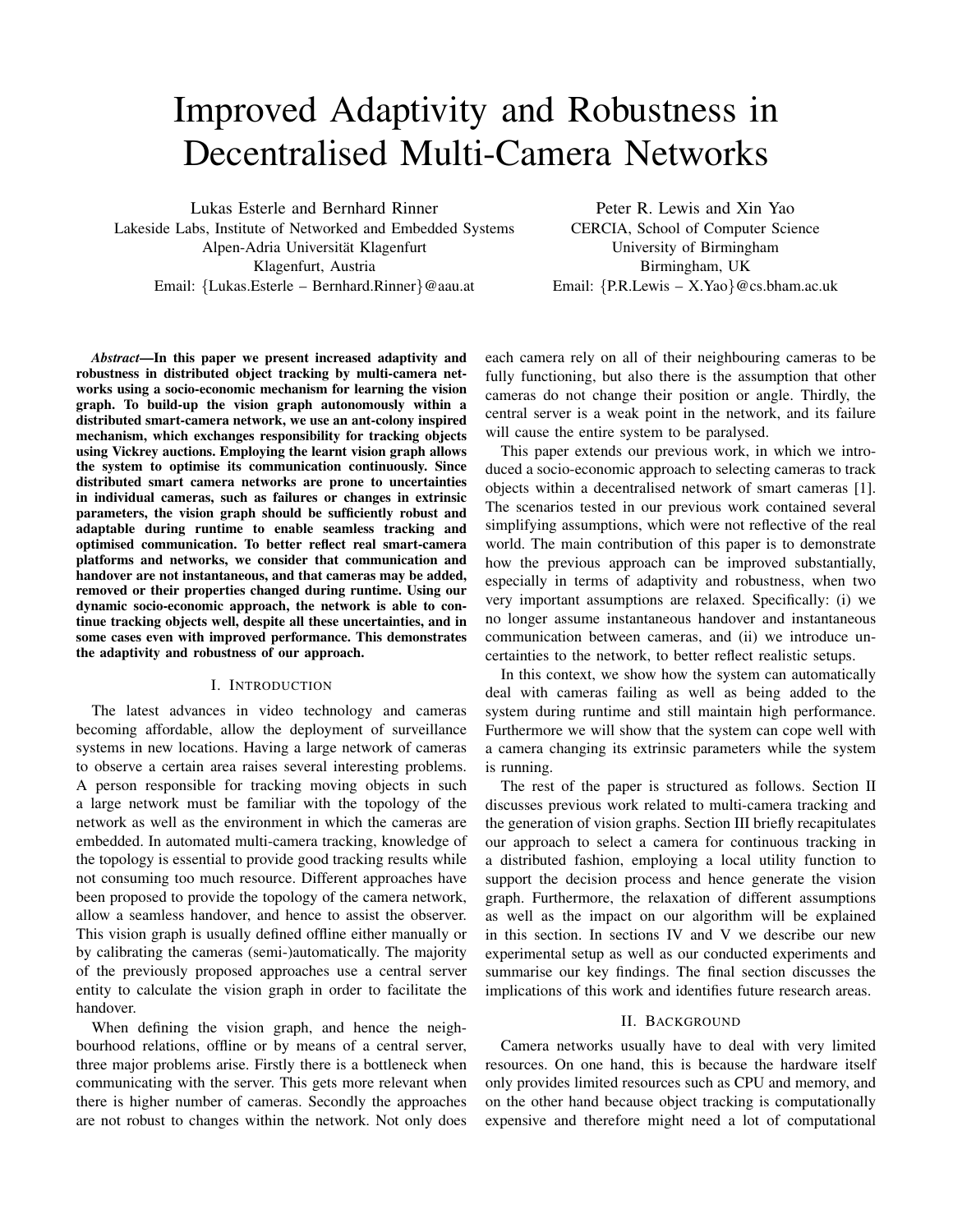resources. Hence, we do not want to "waste" resources by tracking the same object with multiple cameras. It is therefore important to decide which camera should track each object at a given time.

In this context, detecting and seamlessly tracking objects in a network of cameras requires cooperation among the different cameras. Selecting the next camera to continue tracking of an object and transferring this responsibility as soon as the object leaves the field of view (FOV) of the current camera, is referred to as *handover* [2]. One of the first autonomous handover approaches for object tracking in smart cameras was presented by Quaritsch et al. [3]. This approach relies on a static and *a priori* known vision graph and does not consider dynamics of the camera network. This can be an important issue for the overall performance. Detmold et al. [4] state the importance of the topology of a camera network for higher-level functions such as multi-camera tracking, target following or camera placement optimization. Still the spatial relationships of FOVs of cameras are often defined manually before the network is operational. In recent years, (semi-)automated approaches have been proposed to determine the vision graph (i.e. [5], [6], [7], [8]). These approaches vary in the topology assumptions (e.g., overlapping or nonoverlapping FOVs), topology modelling and the extraction of relevant information from individual camera views.

Adding a random camera at a random timestep without incorporating it into the network manually might not gather valuable utility for the entire network. Removing a random camera at a random time can be even worse in case the network topology is not updated, objects could get lost for entire sub-networks. Changing the viewpoint or the position of a camera might make it more valuable to a completely different area of the network, especially when the old, as well as the new neighbours are not notified. While adding a camera to the network might be a minor problem, since it can only increase the overall utility of the network, removing and changing positions and viewpoints do affect the network actively and might occur due to external actions, such as failures or vandalism.

### III. HANDOVER

In [1] we proposed a socio-economic inspired handover algorithm, which employs self-interested agents in sealed bid auctions [9] to obtain the rights to track objects. The value of each object is determined by each camera on its own. In our simulation we use the inverted euclidian distance between camera and object as the utility. The trading of an object provides an implicit snapshot of part of the network topology. When a successful trade is completed, pheromone is deposited on the link between the trading cameras. Initially, a broadcasting strategy is used for communication. Over time, pheromone trails are built up, which represent the strength of neighbourhood relationships, an indicator of the likelihood of a future trade with each camera. These pheromone trails may then be exploited in order to optimise the trade-off between tracking performance and communication overhead. The approach is fully decentralised and requires no *a priori* topology information, since this is learnt online.

This dynamic, socio-economic inspired approach is described in detail in [1], where we demonstrated its ability both to learn the vision graph online and to optimise the trade-off between tracking performance and communication overhead. However, we also made several simplifying and unrealistic assumptions about the behaviour of the camera network. In this paper we relax these assumptions to create a more realistic setup as follows: (i) we no longer assume instantaneous handover and instantaneous communication, (ii) we consider uncertainties regarding the cameras in our networks.

Due to these relaxations, we adapt the camera handover algorithm from [1] to more explicitly consider these issues. To deal with non-instantaneous handover and communications, we have introduced step 1c to our algorithm. Furthermore, step 1f has been introduced to deal with camera failures. In 1c we introduced durations of auctions, this allows cameras not having the advertised object within their FOV at the exact same time to participate in the same auction. This facilitates dealing with non-overlapping FOVs. To ensure that bids can be received by the auctioning camera,  $t_b$  has to be longer than the duration of an auction  $t_a$ . In case no bids arrived at the auctioneering camera and as soon as the timespan  $t_b$  has elapsed, the object is advertised to all cameras using broadcast communication.

To calculate the utility obtained by a camera from its set of owned objects, we used the same utility function as described in [1].

As the vision graph is built up dynamically during runtime, we exploit this knowledge by means of one of a number of communication policies, as described in [1]. These policies specify firstly whether the camera advertises objects *actively* at every time step or *passively* when the object is about to leave the FOV and secondly the probability of camera  $i$ communicating with camera  $x$ . This probability is based on the pheromone level on the relevant link and is then used in step 1a of algorithm 1. These policies are typically able to substantially reduce communication within the network, while incurring only small penalty to the tracking performance.

Besides our socio-economic inspired communication policies, for comparison we also tested a static communication policy, which uses a predefined vision graph. The static communication only advertises objects to its known neighbours with a probability of  $P_{static} = 1$ . The predefined vision graph represents a vision graph generated manually or semi-automatically before the camera network is online. Furthermore, the predefined vision graph does not employ our ant-inspired approach and therefore does not have the concept of link strength.

## IV. EXPERIMENTAL SETUP

Since we are interested in performing repeatable experiments to investigate adaptivity and robustness issues, we used a simulation environment with different scripted experimental setups of artificial smart-camera networks. The simulation tool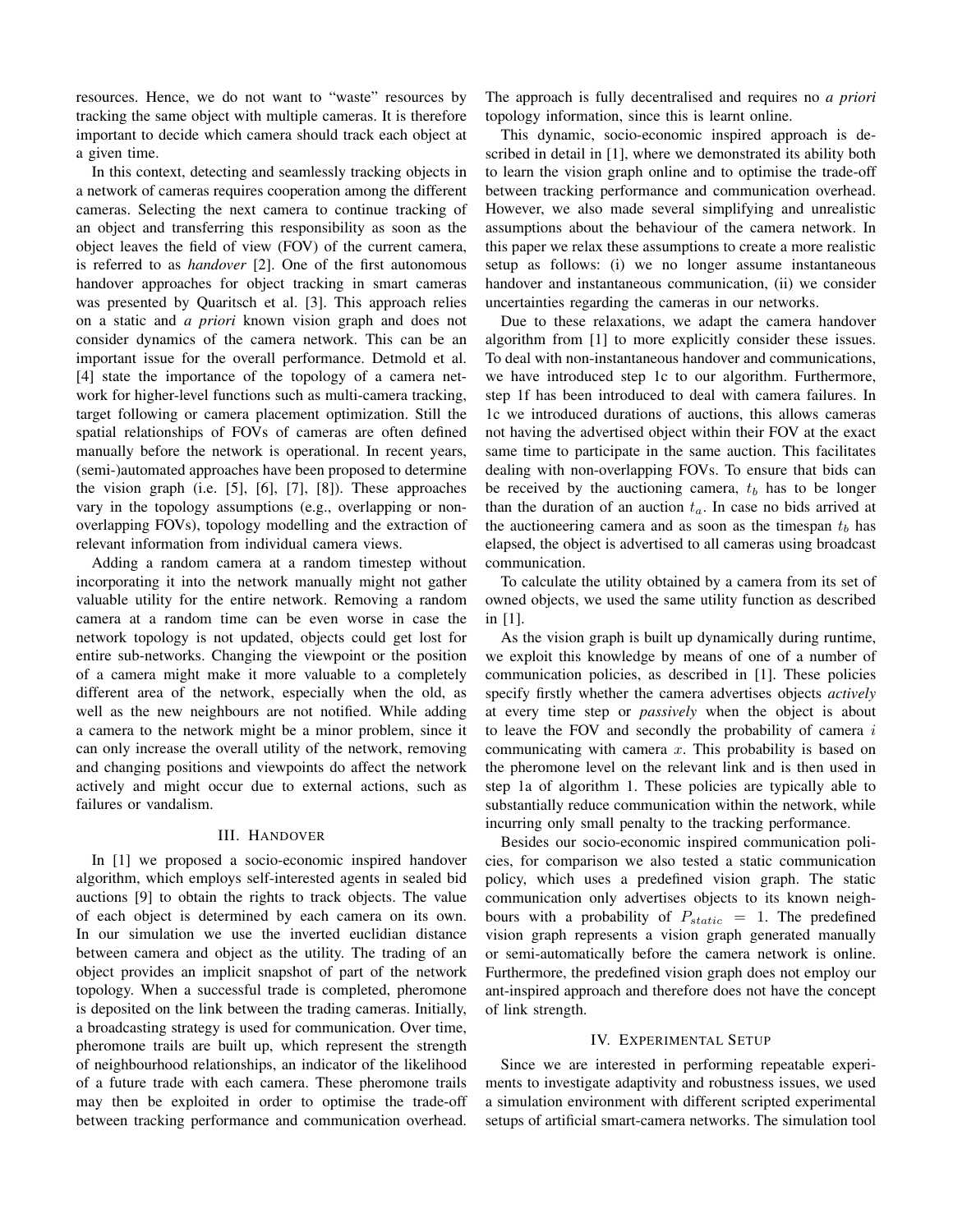### Algorithm 1 Robust camera handover algorithm

- 1) *Object trading by camera* i*:*
	- a) Advertise owned objects to each other camera  $x$ with probability  $P(i, x)$ .
	- b) For each received advertised object  $j$ , respond with a bid at value  $u_i(i)$  if this is greater than zero.
	- c) After receiving the first bid, wait for  $t_a$  time steps to receive more bids from other cameras.
	- d) Accept received bids for each object  $k$  for which  $u_i(k)$  is less than the highest received bid. For each accepted bid:
		- i) Remove  $k$  from  $O_i$ .
		- ii) Respond to the camera making the highest bid, informing it of the required payment, the value of the second highest received bid.
		- iii) Increment the camera's utility by the value of the second highest bid.
	- e) For each object  $l$  for which the bid sent was accepted, add  $l$  to  $O_i$  and deduct the payment amount from the camera's utility.
	- f) If no bids have been received after  $t_b$  time steps, advertise owned objects to every other camera x with probability  $P(i, x) = 1$  and go to step 1b.
- 2) *Vision graph update:* Update  $\tau_{ix}$  for all x according to equation described in [1].
- 3) *Tracking decisions of camera* i: Select which objects in  $O_i$  to track in order to maximise  $U_i(O_i)$ .
- 4) Repeat at regular intervals.

used is that used to generate experimental results in [1]. In the following subsection, new properties of the simulation tool with particular relevance to this paper will be presented. In the second part of this section, the different experimental scenarios will be described.

### *A. Simulation Environment*

As in our previous description of our simulation environment we keep a constant number of objects within our scenario. Therfore, if not otherwise specified, objects to be tracked can move in a straight line until they reach the border of the environment and bounce back randomly and continue in that direction until another boundary is reached. Again each camera is controlled independently, by an autonomous software agent capable of communicating with other such agents via message passing. At this stage, we assume perfect tracking (i.e. every object within the FOV of a camera is properly detected, identified, and tracked). To calculate the visibility of an object, we used the inverse Euclidean distance between the camera and the object and the simulated position of the object within the FOV of the camera.

We introduced two main extensions to our simulator: (i) the path of objects can be defined within the simulation description and (ii) events can be defined in the simulation description to occur at a certain timestep of the simulation. These events are related to cameras and have three different types: *add*, *remove*, and *change*. These events occur at a certain timestep where *add* relates to adding a camera at a certain position with predefined parameters to the environment, *remove* represents removing an existing camera from the environment and *change* indicates a change of the parameters of an existing camera during runtime respectively.

### *B. Experimental Scenarios*

For our experiments we considered three general scenarios and executed these scenarios with a variety of objects, paths and events. The different scenarios are illustrated in figure 1. For the first and second scenarios we defined paths for the object to traverse along. These paths are illustrated as blue lines. For scenario three, the objects move in a straight line in a random direction. For each scenario we defined different experiments using our events. We performed each experiment with and without a predefined vision graph to show the robustness of our approach.

For our three distinctive scenarios we conducted experiments where we added a camera during runtime, removed an camera from the test environment and changed the extrinsic parameters of a camera. In table I an overview of the conducted experiments is given.



Scenario 3

Fig. 1. Three sample experimental setups we used to evaluate our approach. The arrows in scenarios 1 and 2 indicates a path alongside objects traversed during the experimental run. Numbers in brackets indicate cameras not being in the initial network but were added or moved to the illustrated location dynamically.

In our experiments we illustrate the effects of camera-based events using our four different communication approaches: broadcasting, SMOOTH, STEP, as described in [1], and the static communication approach, when applied to both the active and passive schedules. In the case of our dynamically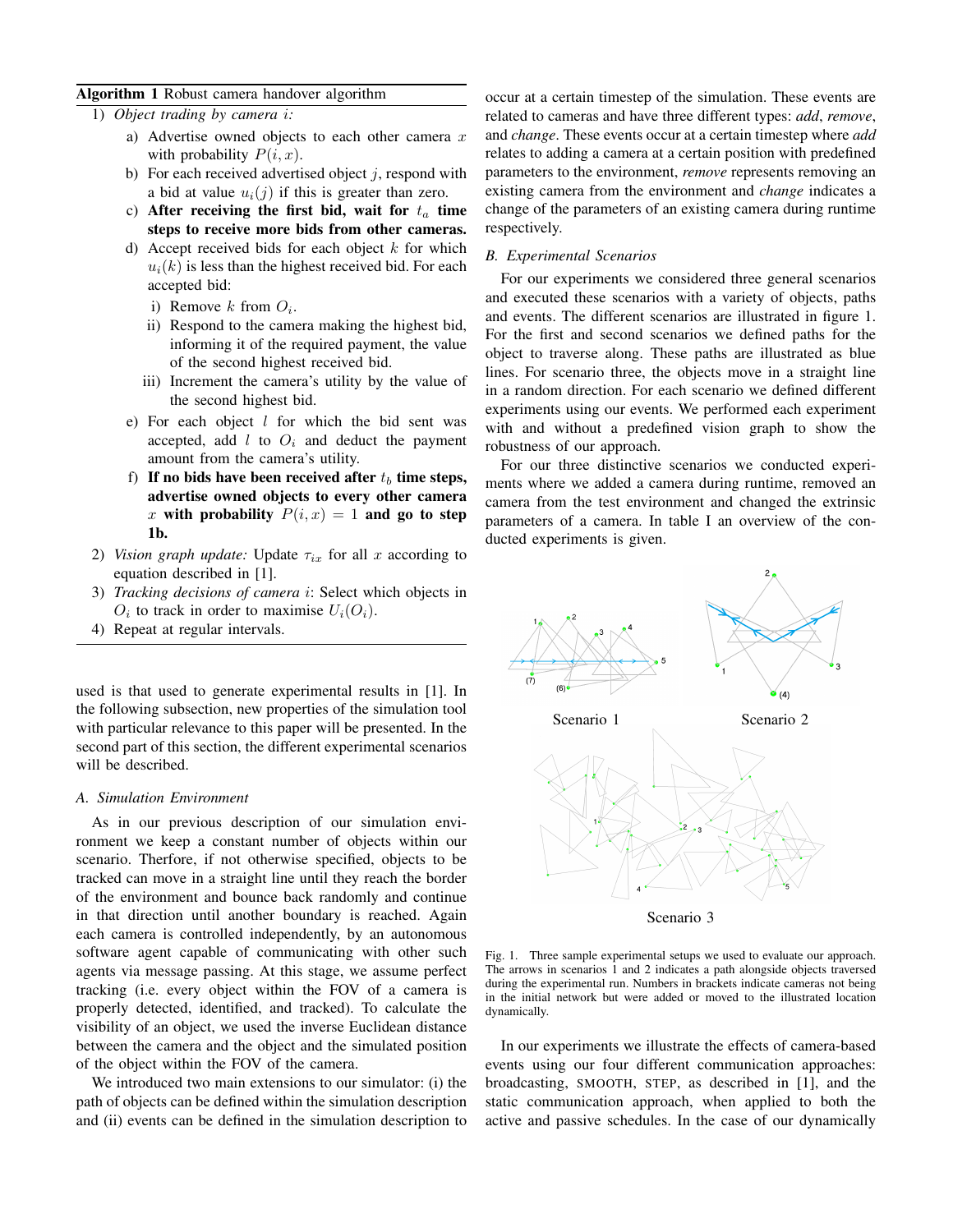#### TABLE I

OVERVIEW OF THE PERFORMED EXPERIMENTS USING THE DIFFERENT SCENARIOS. SCENARIOS 1 AND 2 HAVE FIXED PATHS WHILE IN SCENARIO 3 THE OBJECTS MOVE IN A STRAIGHT PATH UNTIL THEY REACH THE BORDER OF THE SIMULATION ENVIRONMENT FROM WHERE THEY BOUNCE BACK IN A RANDOM DIRECTION. SCENARIOS 1 AND 2 CONTAIN 4 OBJECTS WHILE IN SCENARIO 3 22 OBJECTS ARE MOVING WITHIN THE SIMULATION ENVIRONMENT. FURTHERMORE, ALL PERFORMED ACTIONS OCCURRED IN TIMESTEP 518 WHERE NO OBJECT WAS VISIBLE BY THE AFFECTED CAMERA(S).

| Nr. | <b>Scenario</b> | Action                                       |
|-----|-----------------|----------------------------------------------|
|     | Scenario 1      | Add Camera (6)                               |
| 2   | Scenario 1      | Remove Camera 3                              |
| 3   | Scenario 1      | Change Position $3$ to $(7)$                 |
| 4   | Scenario 2      | Add Camera (4)                               |
| 5   | Scenario 2      | Remove Camera 2                              |
| 6   | Scenario 2      | Change Orientation of Camera 2 by -55 degree |
|     | Scenario 3      | Remove Cameras 1, 2, 3, 4, 5                 |

built vision graph, for consistency all parameters were set to be the same as in [1]. For the new aspects of our algorithm, we used  $t_a = 3$  and  $t_b = 6$  timesteps as the duration for auctions and time-out in case of broadcasting, SMOOTH and STEP communication approaches.

To determine the visibility of an object, we calculate the inverse Euclidean distance between the camera and the object and the simulated position of within the FOV. At this stage, we assume perfect tracking (i.e. every object within the FOV is properly detected and identified).

#### V. RESULTS

We conducted multiple experiments in each scenario. In each simulation run, the total cumulative utility across all cameras was recorded (the social welfare) as a measure of tracking performance. The number of messages sent between cameras was also measured. We compared the robustness we compare our results with a static communication policy based on an *a priori* known vision graph. For scenario 1 and 2 the *a priori* vision graphs have only been defined for cameras with an overlapping FOV but for scenario 3 non-overlapping FOVs were also considered as long as the FOVs of the cameras were neighbouring each other. Due to a lack of space we cannot report exhaustively on the results from each experiment here, however some key results are highlighted.

The results of experiment 1 are shown in Figure 2 where we added a new camera during runtime. The occurrence of the event is indicated with a red vertical line again at time step 518. The increased accumulated utility using the active SMOOTH and STEP approach is apparent. Since the camera was placed at a location which was already covered by a different camera, the improvement was rather small.

Figure 3 shows results for experiment number 3 employing our active approach. We changed the position of a single camera within the environment to show the ability of our approach to deal with changes of the extrinsic parameters of cameras. The vertical line shows the time at which the event happened. The drop in utility gain for the static approach after



Fig. 2. Cumulative sum of the entire network utility over time for a typical simulation run of experiment 4 comparing our active socio-economic approaches with a static handover. The red vertical line indicates the timestep when the event occured. The simulation ran for 1000 timesteps.



Fig. 3. Cumulative sum of the entire network utility over time for a typical simulation run of experiment 3 (Scenario 1 with change event) and using our passive approaches. The vertical line indicates the timestep when the event occurred. The simulation ran for 1000 timesteps. We changed the position of a single camera within the environment to show the ability of our approach to deal with changes of the extrinsic parameters of cameras.

the event occurred is apparent, demonstrating its inability to adapt to the change. While the static approach loses overall utility, the SMOOTH and STEP policies are able to keep a high utility after the event, indicating their robustness to change.

Figure 4 illustrates the results of scenario 2 with a camera failure event (experiment 5), when passive approaches were used. Here the drop of the accumulated utility is obvious for the static approach, while the socio-economic approaches are able to relearn the vision graph online and continue tracking the object within the entire network.

To compare the adaptivity and robustness of the different variants of the socio-economic approach with the static one, we accumulated the total social welfare not only for each single step but also for the entire simulation run. We plotted the results of the accumulated social welfare against the total accumulated number of exchanged messages for each experiment. The upper plot in figure 5 shows the performance of the different communication strategies in scenario 1 without any events. The lower illustration plots the results of the same experimental setup but this time having a change event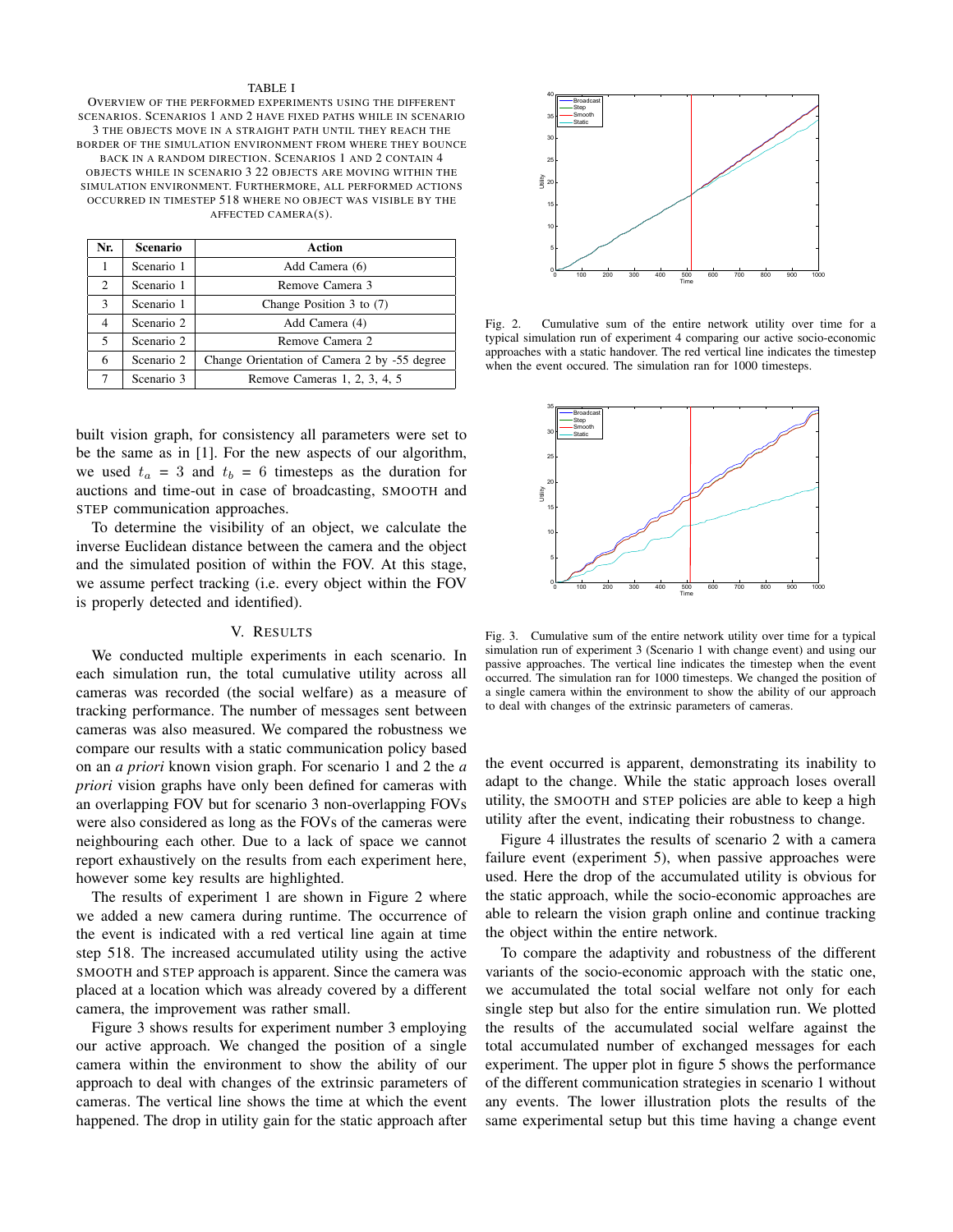

Fig. 4. Cumulative sum of the entire network utility over time for a typical simulation run of Scenario 2 with an error event (experiment 5) and using our active approaches. The red vertical line indicates the timestep when the event occured. The simulation lasted for 1000 timesteps.



Fig. 5. Overall utility of Scenario 1 calculated over 1000 time steps. Mean and standard deviation have been calculated over 30 runs. The upper graph shows the results for an experiment with no events while the lower graph shows the result for an experiment where the position of a camera was changed after 518 time steps.

after 518 timesteps (experiment 3). While the active approach using static communication performs almost as well as the passive approach in a setting without any changes, the drop of performance for the static approaches is obvious when the change is present; they are not as robust to the change.

In Figure 6 we compare the performance of the different approaches when adding or removing cameras from the network during runtime. All three illustrations show results of scenario 2. The top figure shows the results for an experiment where no events occur, while the middle figure shows the results where a camera has been added to the network during

runtime (experiment 4). Even in the presence of a very simple dynamic such as this, the drops in performance of the static approaches are about 10% while the dynamic socio-economic approaches maintain their high performance after the events. The bottom plot in figure 6 illustrates the performance when a camera is removed from the network during runtime (experiment 5). While the utility drops for the static communication approaches by about 20%, the socio-economic approaches are able to maintain a high overall cumulative utility, due to their ability to relearn the changed vision graph online.



Fig. 6. Overall utility of Scenario 2 calculated over 1000 time steps. Communication and utility are shown on the  $x$  and  $y$  axes respectively, normalised by the maximum obtained values; *active broadcast* always obtains a utility of 1 with a communication overhead of 1. Mean and standard deviation are shown, calculated over 30 runs. The upper graph shows the results for an experiment without any events. The middle graph shows the result for an experiment where a camera has been added to the scenario after 518 time steps. The lower plot shows the result for an experiment where a camera was removed after 518 time steps.

Figure 7 shows the performance of experiment 7 where we used scenario 3. In the upper graph no events occur but the lower figure illustrates the same scenario when multiple